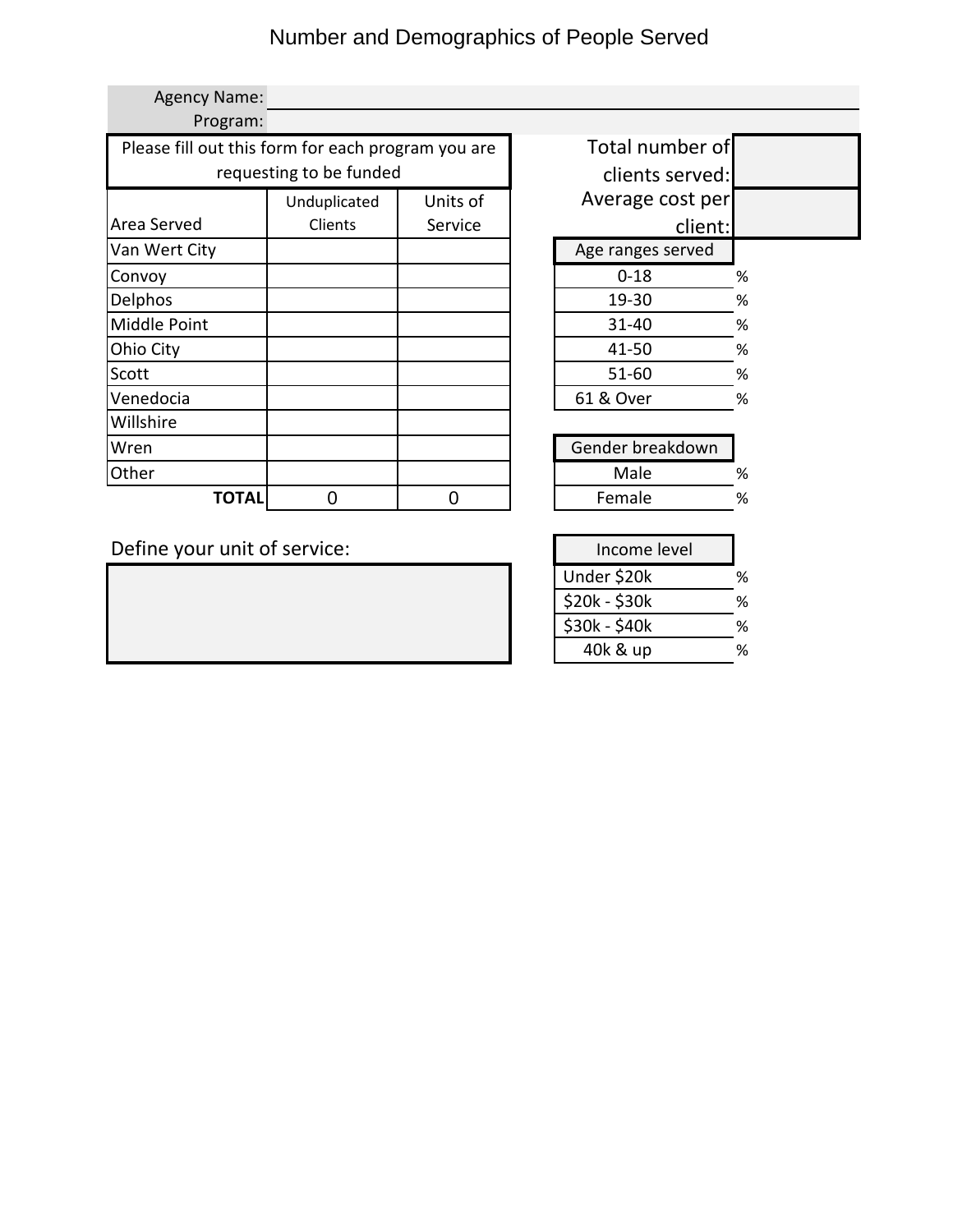#### **Board Member Roster**

| <b>Board President:</b> |       |
|-------------------------|-------|
| Name:                   |       |
| Address:                |       |
|                         |       |
|                         |       |
| E mail:                 |       |
| Phone:                  |       |
| <b>Board Treasurer:</b> |       |
| Name:                   |       |
| Address:                |       |
|                         |       |
|                         |       |
| E mail:                 |       |
| Phone:                  |       |
|                         |       |
| <b>Trustees</b>         |       |
| Name                    | Phone |
| Name                    | Phone |
| Name                    | Phone |
| Name                    | Phone |
| Name                    | Phone |
| Name                    | Phone |
| Name                    | Phone |
| Name                    | Phone |
|                         |       |
| Name                    | Phone |
| Name                    | Phone |
| Name                    | Phone |
| Name                    | Phone |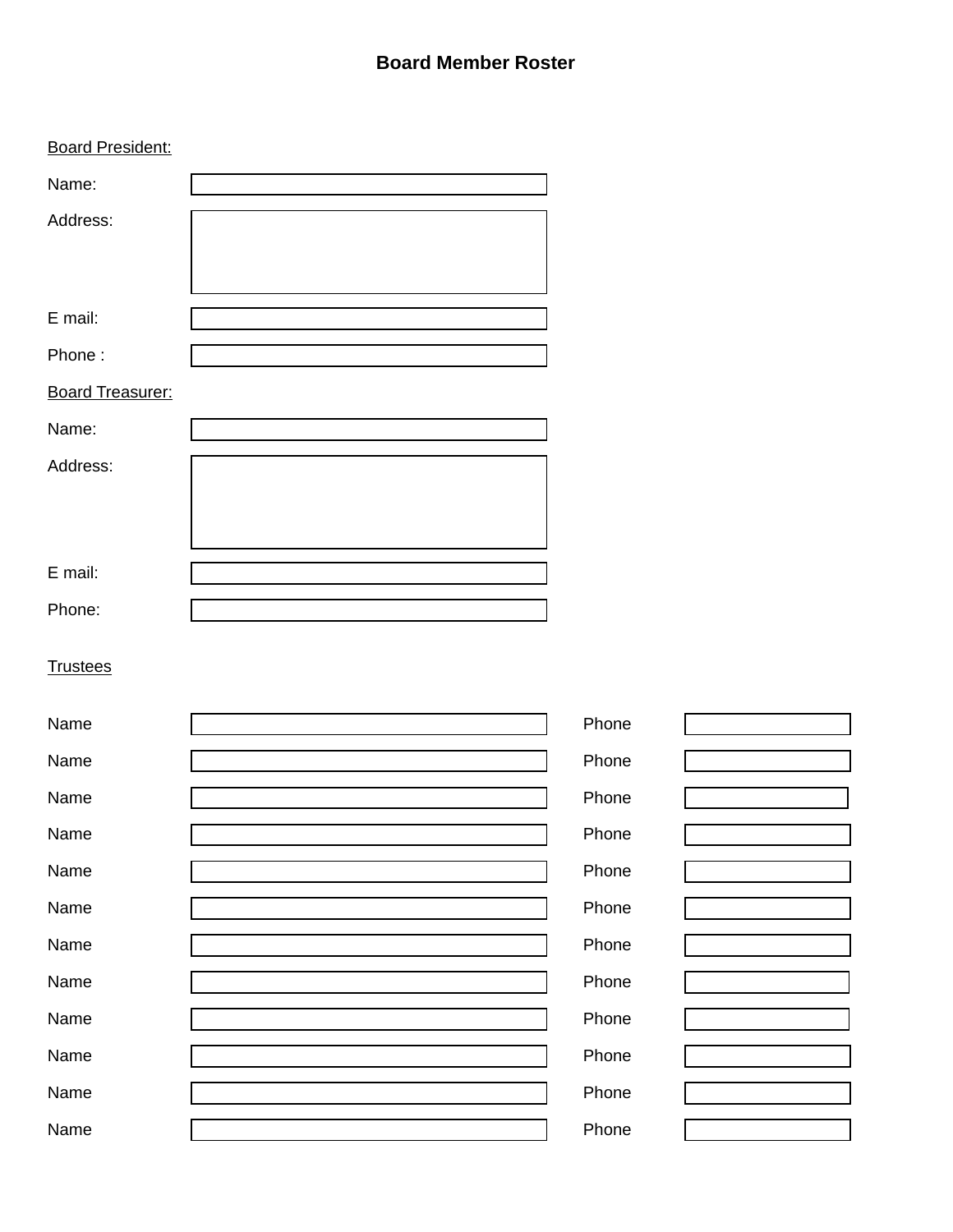### United Way of Van Wert County, Inc. **2022-2023 Agency Agreement**

This agreement is entered into with the belief that:

(a) The participation of representative citizens in community-wide planning, budgeting, and fund raising for social services is essential;

(b) Coordinating fund raising is the most efficient way to provide for the financial needs of voluntary health, welfare, and character building agencies;

(c) The promotion of efficient, economical operation and the establishment and maintenance of high operating standards are essential to the social, health, and welfare services delivery systems.

- 1. The United Way of Van Wert County, Inc. agrees to the following:
	- A. Operate under the management of an active elected local volunteer board.
	- B. Provide services on a non-discriminatory basis.
	- C. Use its best efforts to organize, direct, and conduct an annual campaign through board, agency, and volunteer support.
	- D. Allocate and distribute funds through a system, which utilizes a review process, and distribute funds for identified community needs.
	- E. Work with United Way agencies and other community agencies to identify both ongoing and emerging community needs and help achieve solutions to community problems in a spirit of collaboration and cooperation.
	- F. Promote member agencies programs/services to the community, assisting in all appropriate ways on behalf of those agencies on a year-round basis.
	- G. Recognize the autonomy of member agencies and exercise only those controls that are reasonably necessary for the effective and successful operation of the United Way.
- 2. The participating agencies agree to the following:
	- A. Operate under the management of an active board and meet the requirements of the agency's By-Laws.
	- B. Qualify as an incorporated, not-for-profit, and IRS tax-exempt organization.
	- C. Submit in a timely fashion to the United Way all necessary information for the budgeting process, including but not limited to; annual budget proposal, service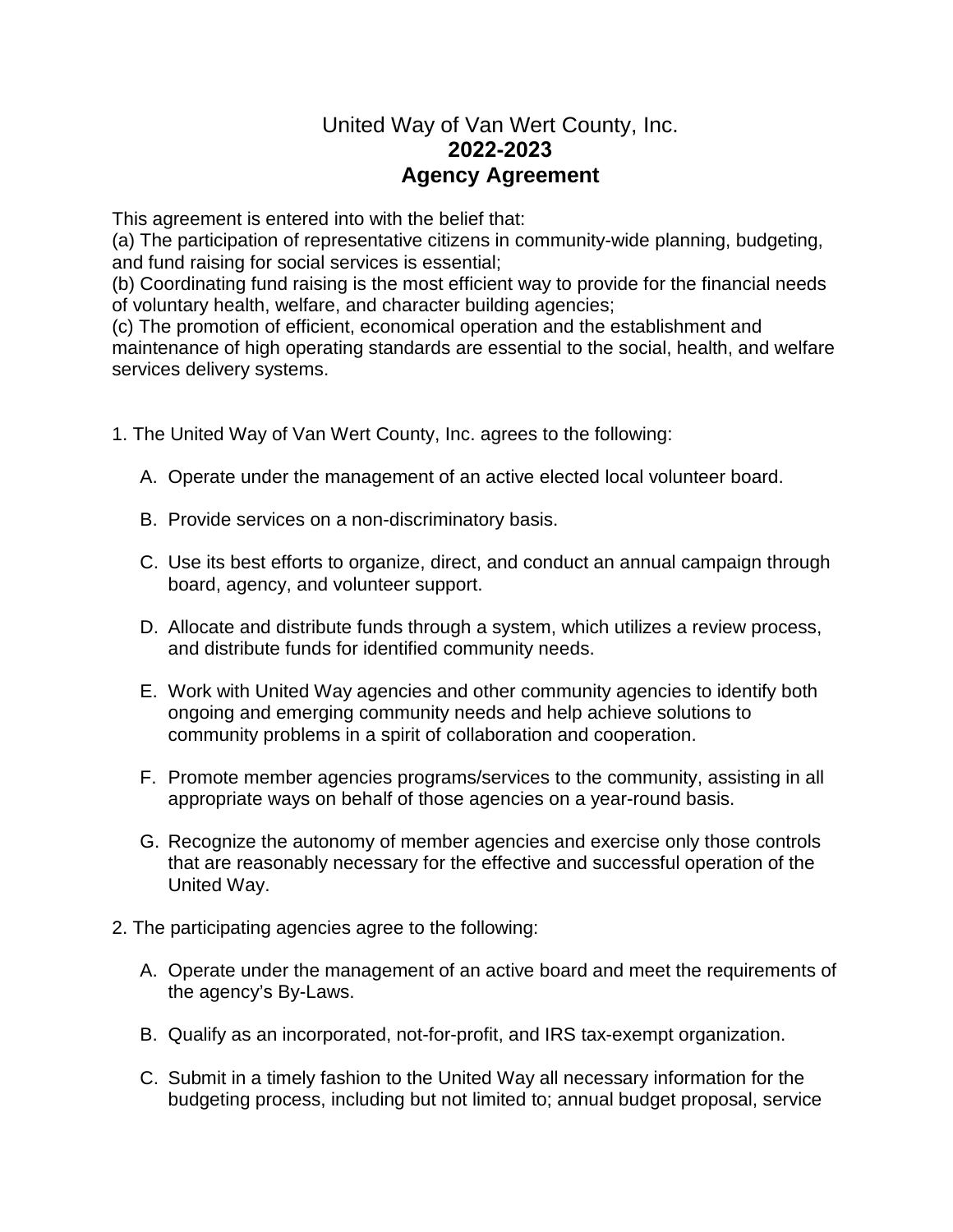statistics, yearly audit or financial reports, supplemental fund raising plans, and current board list.

- D. Provide services on a non-discriminatory basis.
- E. Cooperate with United Way in furnishing any data or pictures, not covered by confidentiality, to use for public relations activities.
- F. Cooperate to the fullest extent possible in the annual fundraising campaign activities of the United Way. Participation will include, but not be limited to: participation in the campaign kickoff, company campaign week(s), solicitation, and presentations.
- G. Utilize all opportunities to inform the public of the mutual values of United Way relationships to the community and to make known that the agency is a recipient of community support through United Way.
- H. Notification within 30 calendar days of personnel changes that directly oversee the fiscal distribution of United Way funds and/or other material changes affecting the agency.
- I. In compliance with the USA PATRIOT ACT and other counter terrorism laws, the United Way of Van Wert County requires that each agency certify the following:

The signing of this Agency Agreement by representatives of the grantee certifies that all United Way funds and donations will be used incompliance with all applicable anti-terrorist financing and asset control laws, statutes, and executive orders.

## **Please print and sign the following Agency Agreement form.**

#### **After you sign the form, you can:**

- scan and send to UWVWCO by email, along with your application
- director@uwvwco.org
- mailed to United Way of Van Wert Co. 136 E. Main St, Van Wert, OH 45891
- Deliver to the UWVWCO office